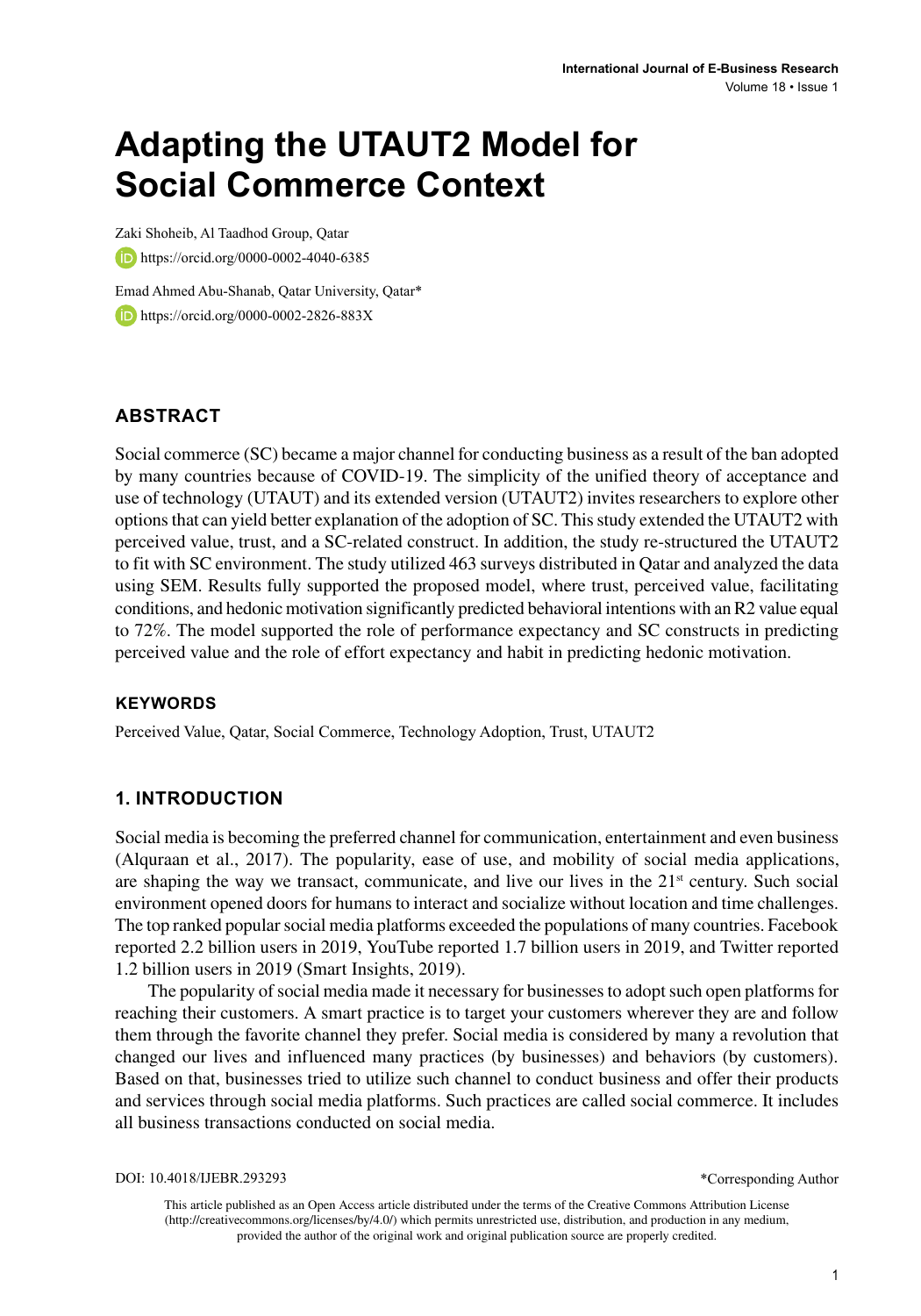Utilizing social media for commerce is new for many businesses and for customers as well. The evolution from traditional brick and mortar business, to click and mortar business changed the business environment and how businesses compete. Still, the majority of research conducted focused on electronic commerce, where transactions are made online, but not on a social platform. Building a proprietary social platform makes it impractical for businesses as they will lose the advantage of population size, and will limit their exposure to existing customer base. Based on that, businesses tried to benefit from existing social media platforms to reach existing and new customers.

This study tried to adapt the UTAUT2 for the purpose of social commerce. The original model focused on the moderation influence and utilized 8 predictors of behavioral intentions. This proposed model extended the UTAUT2 with trust and adapted the model to the social commerce environment. The study tried to answer the following research question:

RQ: What are the factors influencing the intention to use social commerce?

The following section will try to explore the literature for the purpose of building the research model and summing the factors that are expected to influence the intention to use social commerce. Section three will describe the details of the research method conducted. Section four will describe the data analysis and discuss the results. The discussion will report the implications of research and the limitations and future work. Finally, section five will summarize the conclusions of research.

## **2. LITERATURE REVIEW**

This study aimed at exploring the context of social commerce, founding its investigation on the UTAUT2 model. The UTAUT2 model was proposed by Venkatesh et al. (2012) and extended the UTAUT with major changes. The study explored both models and the major indicators used and tried to adapt the UTAUT2 to social commerce environment with structural changes.

#### **2.1 Social commerce**

Web 2.0 is characterized by opening a conversation channel between different parties (Blank & Reisdorf, 2012), where users enjoy dynamic platforms that enabled them to create content, socialize with users with similar profiles, and enjoy new business models (Lai & Turban, 2008). Such environment was well noticed by businesses and offered great opportunities, but also included some risks as well (Parise & Guinan, 2008).

Social media is a public communication platform, where users share thoughts, views and opinions with people with similar profiles (friends) or publicly with others (Kose  $\&$  Sert, 2015; Alquraan et al., 2017). Others defined social media as a platform over the Internet to share and communicate views and thoughts between users (Ahlqvist & Tutkimuskeskus, 2008; Bandyopadhyay, 2016) or an Internet-based technology and application that is built on the foundation of Web 2.0 and enabled users to create and exchange content (Kaplan & Haenlein, 2010). The previous definitions indicate that Web 2.0 technologies are the main drivers of social media applications. In this study we define social media to be a web-based platform that connects people who have a common interest, where they can create, share and disseminate content.

Conducting commerce over the Internet started since its inception (i.e. the Internet), where it provided many advantages to businesses and consumers like reduced cost, broad reach, and convenience (Zhang, Mukherjee & Soetarman, 2013). Adopting such channel for commerce was the focus of many studies with diverse factors ranging from context, technology type, behavioral factors, and cultural factors (Li, Wu & Lai, 2013; Mazzarol, 2015; Riantini et al., 2018; Suh & Han, 2003; Wymer & Regan, 2005; Yoon, 2009). New trends in research tried to link social media with